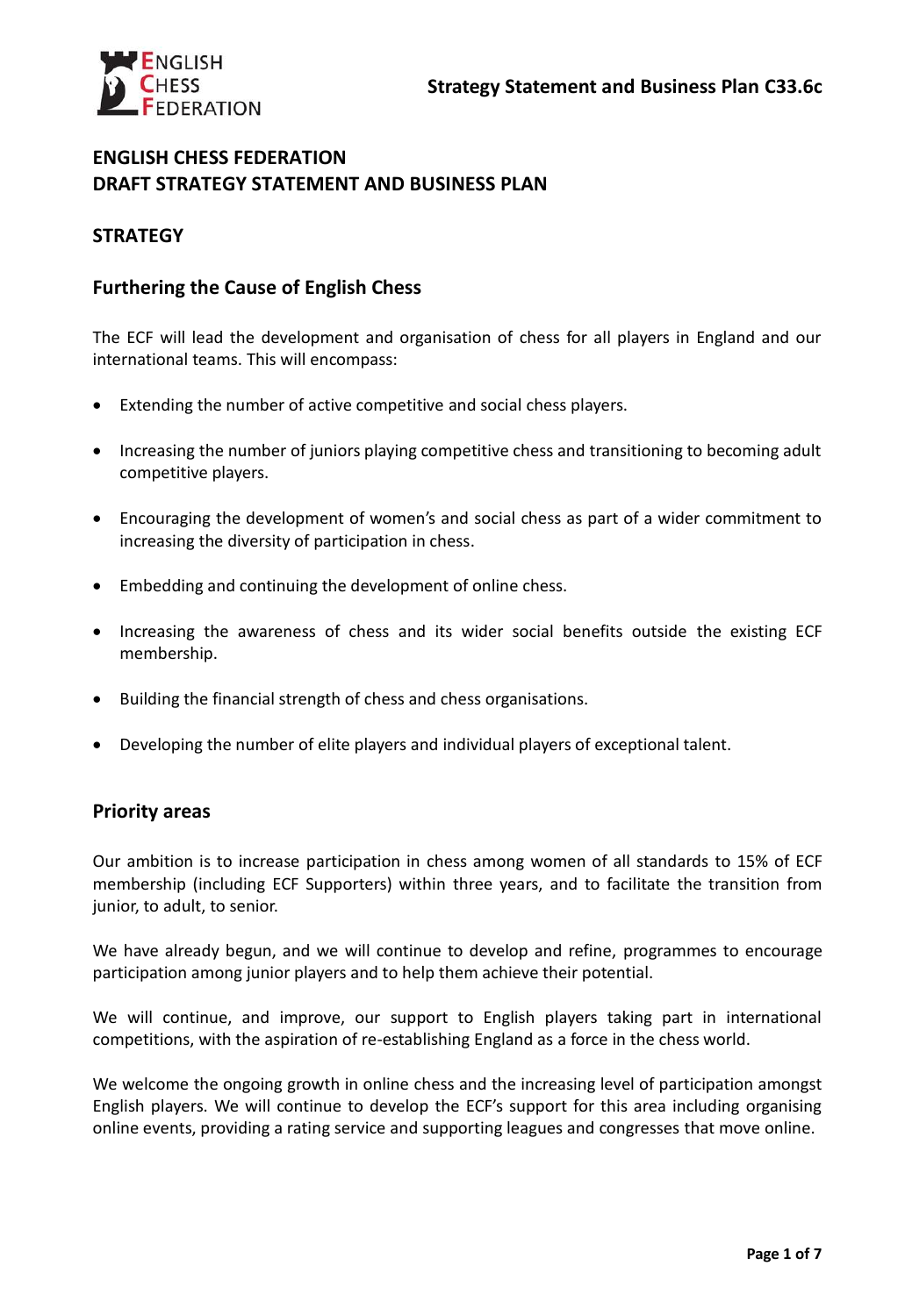

At the same time we understand the central importance of over the board chess and the need to support a safe return to over the board congresses, leagues and events when the time is right, and we will continue to provide support and advice to organisers as the Covid-19 situation develops.

Our biggest asset is our membership. We will continue to improve the attractiveness of membership through good communication and enhanced membership services and offerings for all forms of chess. We recognise that the ECF needs to grow its membership and improve the attractiveness of the game in order to sustain a viable future. The Board will continue to focus on these targets.

We will work with member organisations to grow chess activity at all levels across England, focussing in particular on junior, women's and social chess.

We will keep the operation of the membership system under review, ensuring the system is well maintained, remains fit for purpose and provides additional benefits to members.

We will continue to provide support to chess organisers and we will keep under continuous review all competitions organised for which we are responsible, including the British Championships, the UK Open Blitz Championships, the County Championships, the Women's English Championships and our various ECF online club events and National Championships.

Commercial sponsorship generates additional income that can help us to make extra investment in areas such as junior, women's and international chess. We will continue to seek out new sponsorship opportunities and build on our relationship with existing sponsors, and support them to build their brands.

We will actively engage with other chess organisations in England and elsewhere to improve coordination, efficiency and knowledge-sharing across English chess.

We will continue to develop a set of key performance indicators in order to monitor our progress against our objectives.

### **Business Planning**

The Board will produce an annual business plan. That will set out how we propose to deliver the priorities set out in this statement. As part of the business planning process we will refine our strategic intentions and financial planning in consultation with Council and in accordance with prevailing circumstances.

### **The Board**

Directors will work collegiately both within the Board and with other chess organisations. We will encourage a culture where we actively invite comment and feedback. We will ensure our governance processes and constitutional structure are effective and fit for purpose.

### **Funding**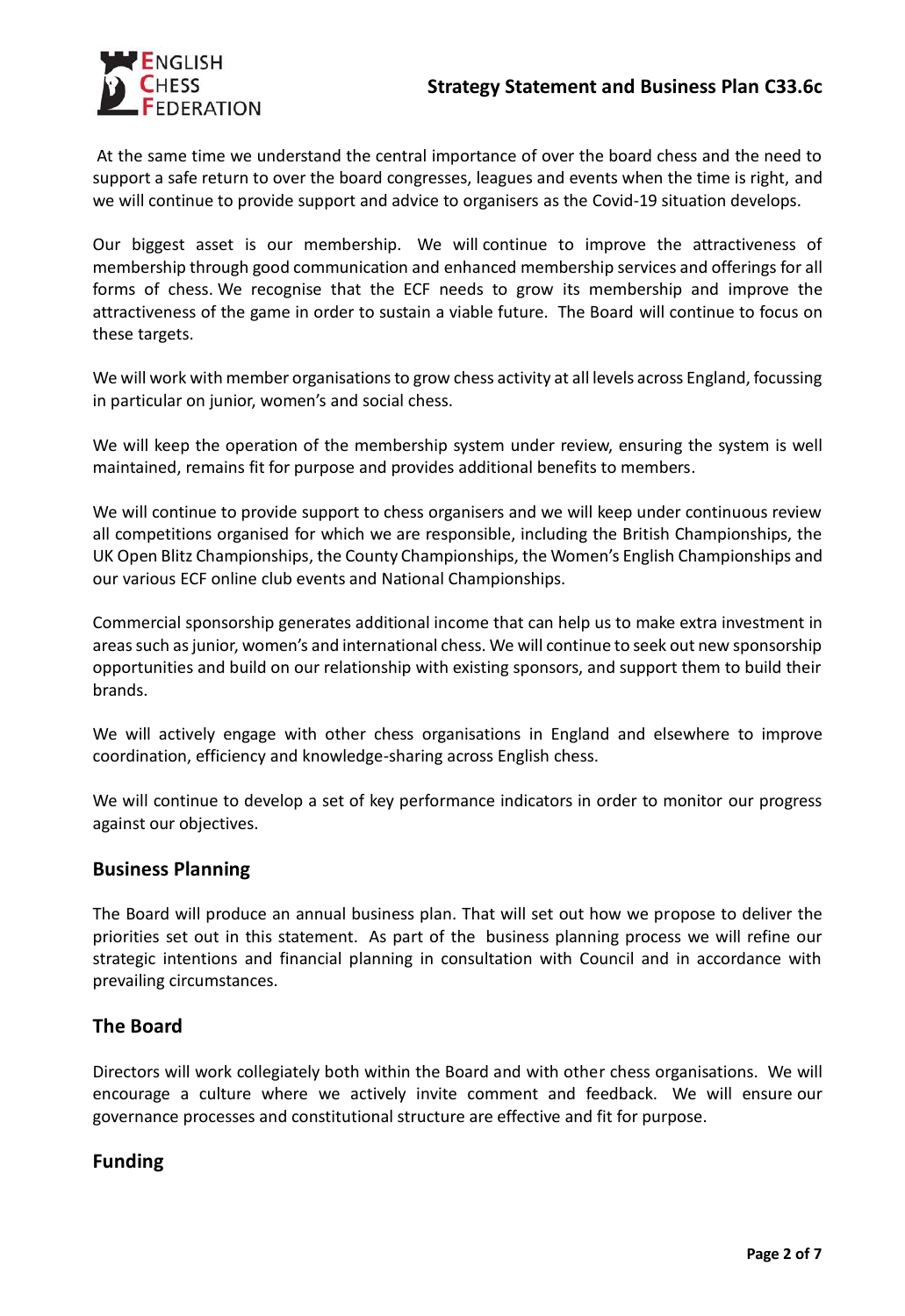

Our core activities will continue to be funded through membership fees. We will use sponsorship and donations/bequests to support strategic and developmental projects and initiatives, ensuring that sponsors' own objectives are addressed. We will avoid the use of external funding as a substitute for core activity funding. We will work closely with the Chess Trust and the John Robinson Youth Chess Trust in particular regarding funding for strategic and developmental projects and initiatives.

# **Office**

We are committed to maintaining the central functions of an ECF Office, whether physically or remotely. The Office endeavours to provide a high quality and efficient service to ECF members and other chess organisations, and gives support to ECF directors and officials as required. Staff will be offered opportunities for professional development on an individual basis.

# **Communications**

Initiatives such as introducing a monthly e-newsletter and press releases, developing our social media presence, overhauling the website and direct emailing of members and Council have helped to improve communication to members. We want stronger partnerships with chess players and chess organisations, and will continue to develop communications across a range of platforms and seek greater engagement with members to help shape our policies and plans.

### **BUSINESS PLAN**

### **Finance**

Objective: Support the overall objectives of the English Chess Federation and the agreed plans of the Executive Directors.

- Ensure that the ECF's finances are sufficient to enable the ECF's infrastructure to be maintained while the Covid-19 pandemic lasts, and rebuild the necessary financial strength thereafter.
- Grow income in such a way as to enable the Board's plans to be achieved, taking into account funds received from donations, sponsorship and other sources.
- Use membership income to fund ongoing operational expenditure, using sponsorship, bequests and donations for new initiatives and developments.
- Develop and maintain a reserve of £100,000 over the five year planning cycle.
- Seek to achieve an annual break-even financial position over the five year planning cycle.
- Ensure that all finance activities are performed transparently, efficiently and effectively.
- Ensure accounting records and accounts are maintained in an accurate and timely manner.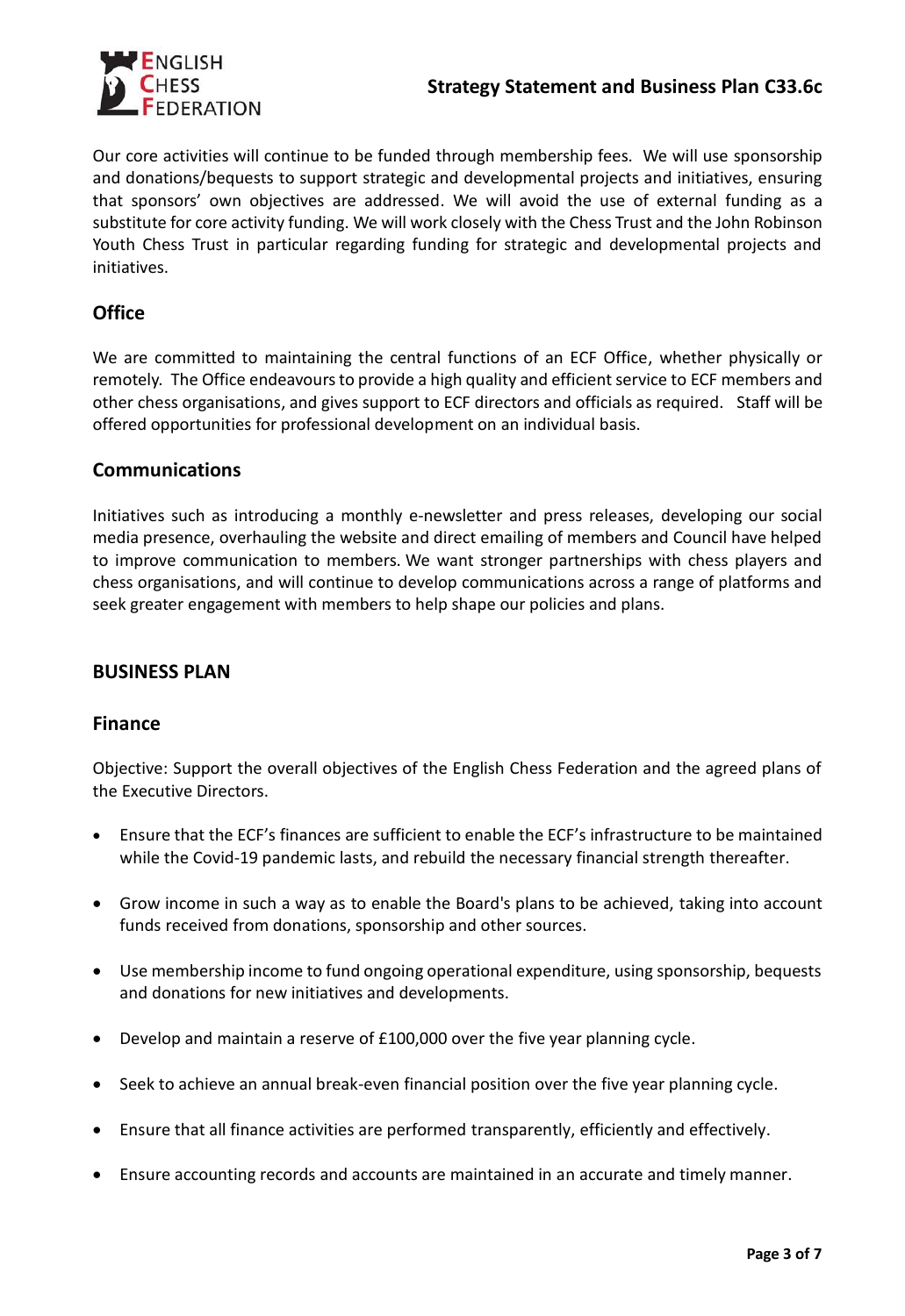

- Simplify the overall financial structure consolidating funds into the ECF and the Chess Trust. This will remove the requirements for the active use of the BCF, Chess Centre Ltd and the Permanent Invested Fund.
- Promote our direct debit facility for the membership scheme.
- Continue to improve the presentation of financial information to directors and to members.

#### **Governance**

Objective: Ensure that the ECF's governance processes and constitutional structure are effective and fit for purpose.

- Continue to review compliance with most appropriate governance practice.
- Develop a code of conduct for Board members to underpin effective Board operation.

#### **Junior**

Objective: Improve participation levels in and the profile of junior chess in England and reduce the current rate of attrition in the transition to adulthood.

- Continue to develop the ECF Chess Academy in partnership with our chosen partners as the development route of choice for our top juniors.
- Support the Chess Trust as it continues to develop its Accelerator Programme for our elite junior players and the John Robinson Youth Chess Trust in its support for the British Championships and a range of other junior initiatives.
- Encourage junior chess organisations' activities in England and promote the development of collaborative working.
- Understand why so many girls stop playing chess in school and put in place actions accordingly, liaising closely with the Director of Women's Chess and junior organisers.
- Identify and use sponsorship money to improve the quality of support to junior players.
- Develop competitive chess in schools with a particular emphasis on those pupils aged over 11.
- Develop chess playing opportunities that encourage girls to continue playing chess in adulthood.
- Encourage adult chess clubs and leagues to integrate, support and develop junior players.
- Review and improve junior financial management processes.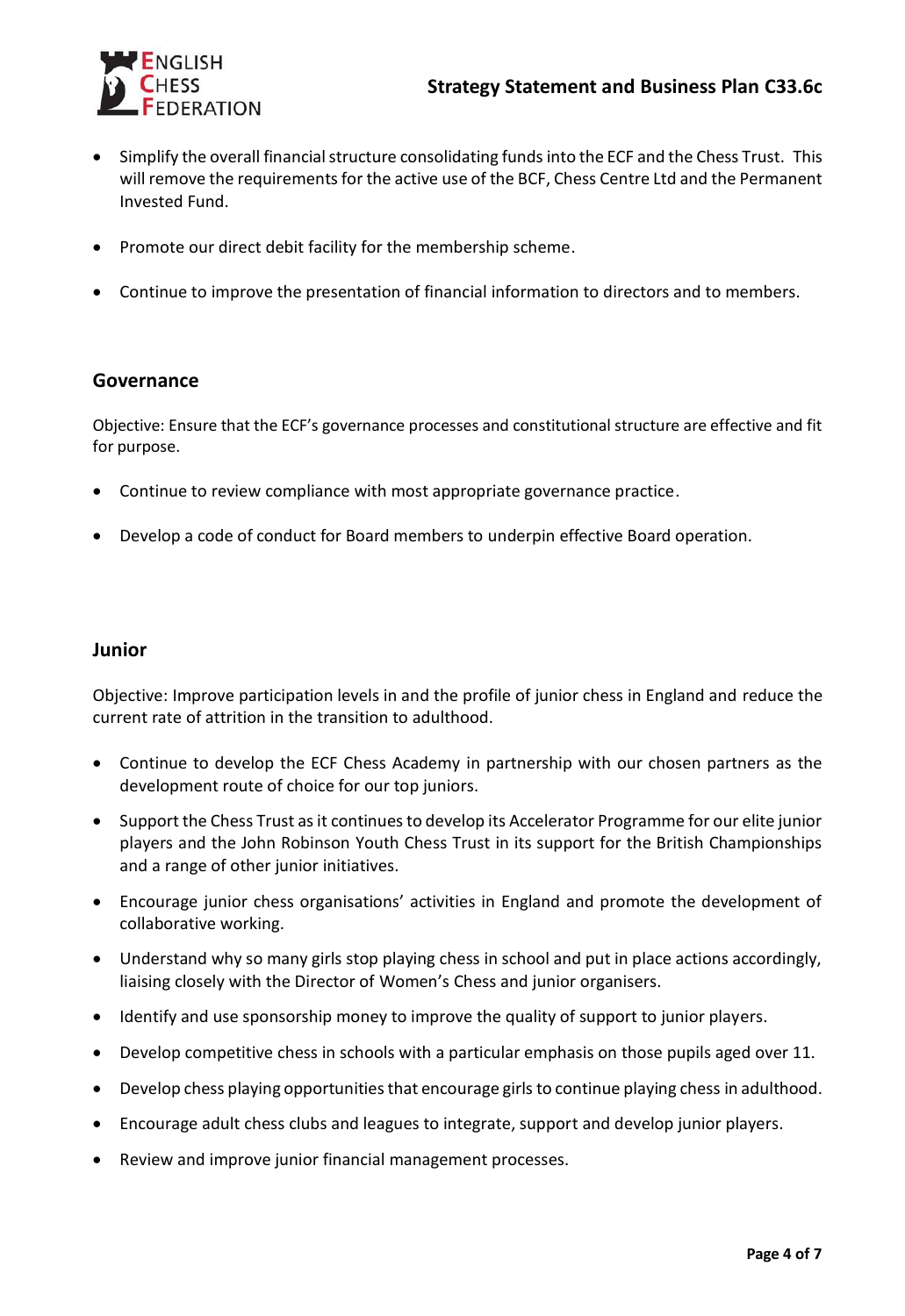

- Identify and work with top junior players to increase participation in non-ECF events, in particular FIDE-rated tournaments.
- Extend take-up of the new Supporter category.

#### **Women**

Objective: Work towards delivering our ambition to increase participation in chess among women of all standards to 15% of ECF membership (including ECF Supporters) within three years.

- Increase participation in the English Women's Championships.
- Work with independent organisers to increase female participation in non-ECF events and in particular FIDE rated events.
- Increase the profile of women's chess so that girls/teenagers/women have something to aspire to.
- Reach out to non-chess women's organisations to encourage female take-up of and participation in chess.
- Extend take-up of the new Supporter category among girls and women.
- Implement the proposals in the paper "Development of Women's Chess: Progress Plan" to be presented at the October 2020 Council meeting.

#### **Home**

Objective: Support the Board in its goal of increasing the perceived added value that the ECF provides to its members.

- Keep the format of competitions organised by the ECF, in particular the British Chess Championships, the County Championships, the English Women's Championships and the UK Open Blitz Championships, under review.
- Continue the development of official ECF online chess events, widening participation among junior, female and social players in particular.
- Support initiatives that encourage the return to OTB chess during and after the Covid-19 pandemic.
- Provide more effective support and advice to independent event organisers.
- Provide effective support, advice and training for new and existing arbiters.
- Maintain official anti-cheating procedures for ECF-organised events. Extend take-up of the new Supporter category across the casual/social/online chess playing population.
- Increase use of social media.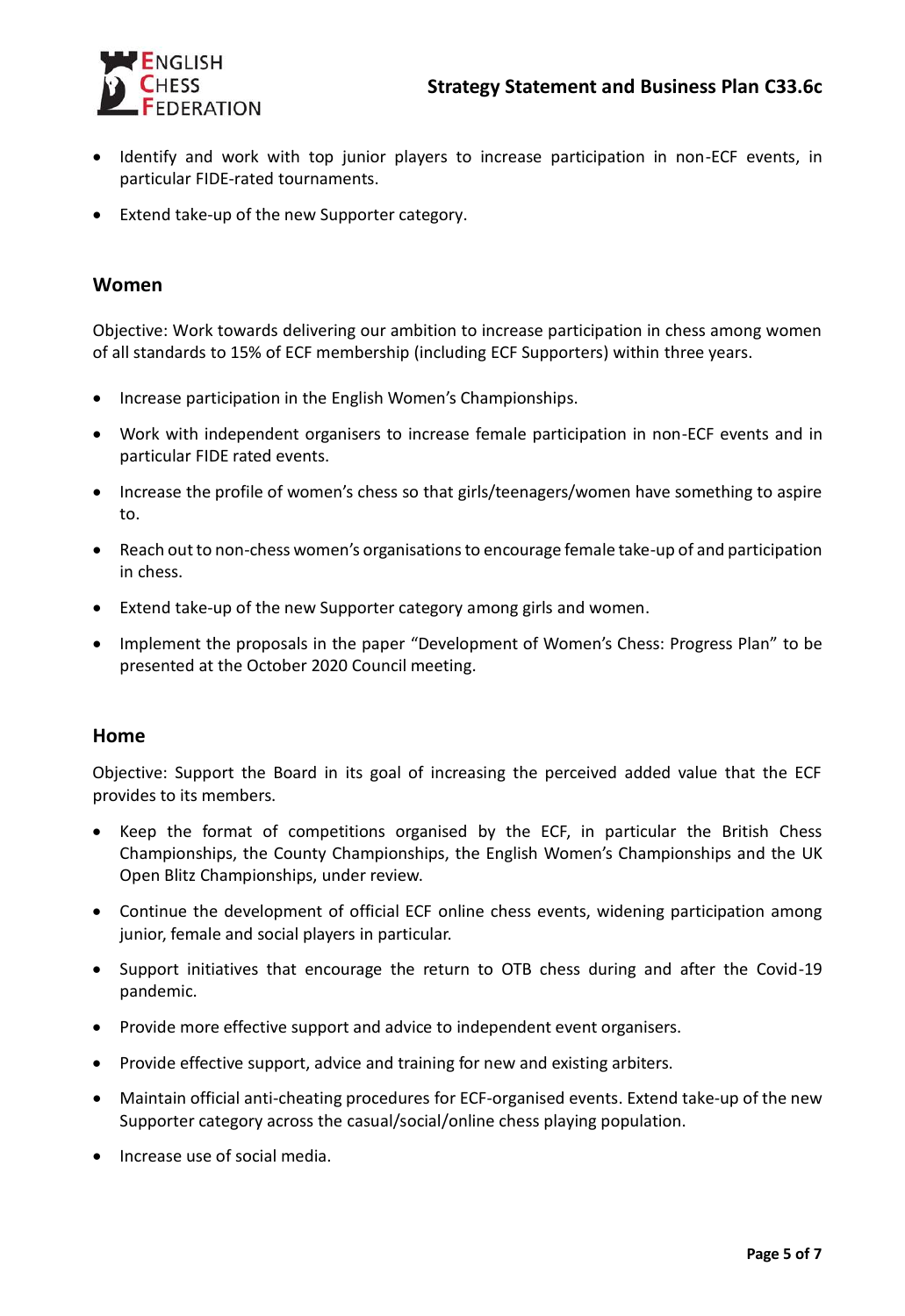

# **Membership**

Objective: Oversee the operation and effectiveness of the membership system and ensure that it is maintained and improved as necessary.

- Put in place special offers for ECF members with third party companies as a membership retention/acquisition initiative.
- Improve communication to and facilities for consultation with corporate and individual members.
- Improve the documentation of the requirements for the administration of membership and of the operation of the new system.
- Identify selling points which might make membership attractive to individuals who are not themselves competitive players in order to increase the ECF's potential membership base.
- Continue to develop the main monthly rating system's functionality.
- Integrate the online rating system into the main monthly rating system.
- Review junior membership arrangements, including the effectiveness of our free first year membership offer, with a view to improving junior membership retention.
- Complete the move to a full membership organisation and review whether game fee and payto-play fees can be replaced with a flat fee per event approach.
- Promote our new casual/social chess player Supporter category.
- Review the arrangements for bulk membership renewals by corporate members following the abolition of the Membership Organisation scheme.
- Promote the use of the ECF League Management System by affiliated leagues, and consider enhancements to the system, including those necessitated by its increasing use for online chess.

### **International**

Objective: Improve the performance of our international teams.

- Work with the Directors of Junior and Women's Chess to identify and nurture top talent.
- Identify and use sponsorship money to improve conditions, training etc for international players.
- Develop England's presence in online international events.
- Review how the ECF can better capture the views and insights of top players in England.
- Seek to foster an environment to support top chess players to maximise their potential while also developing a career outside chess.